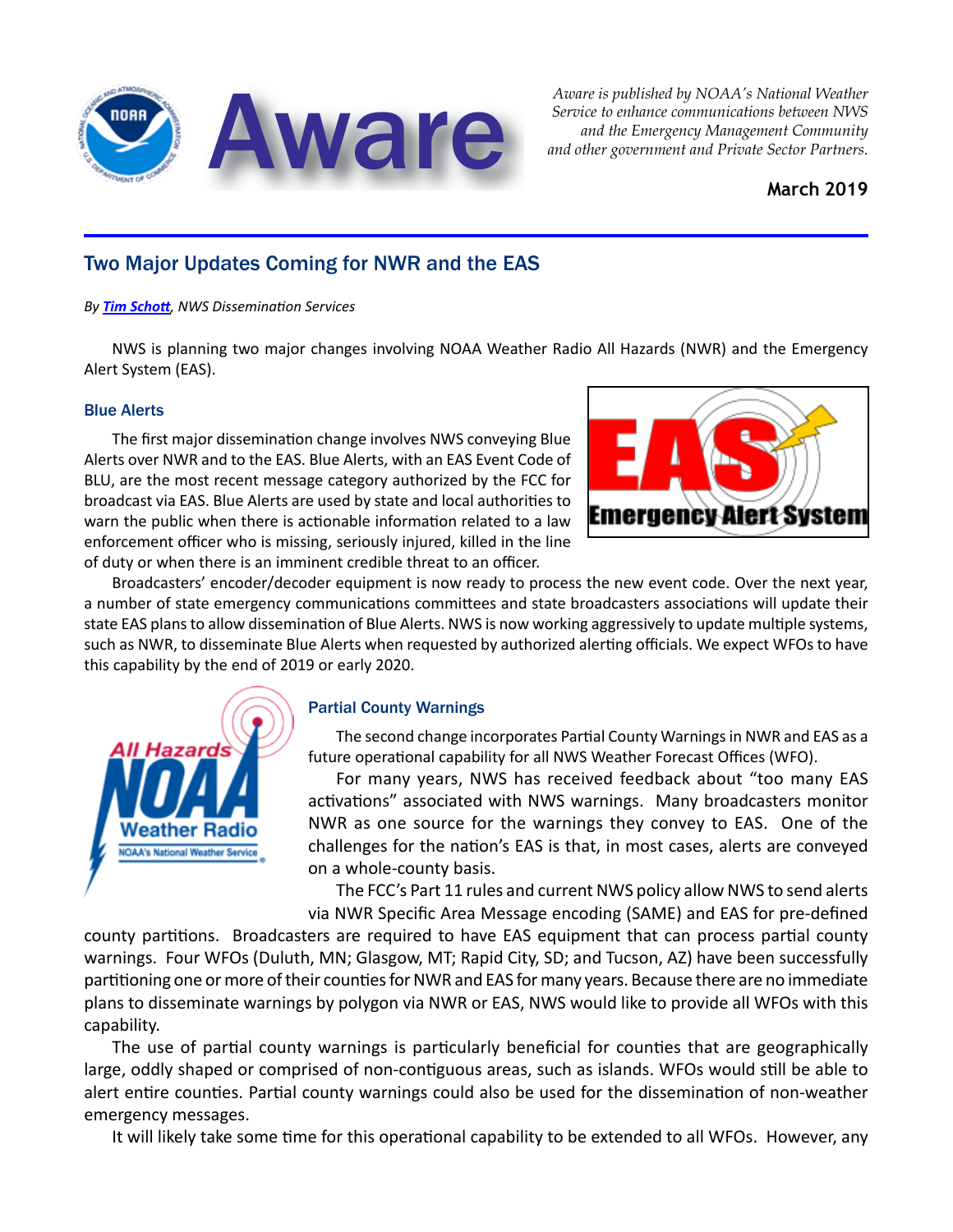implementation of partial county warnings must be thoroughly vetted and coordinated among state emergency communications committees, state broadcaster associations, emergency managers, state and local government officials and NWS and preceded by comprehensive public education and outreach efforts.

If there is interest in further exploring whether partial county alerting might be helpful in targeting warning messages for a specific county, please contact your local WCM or me for additional information.

## Responding to Historic Snowfall and Near Hurricane Force Winds

#### *By [David King](mailto:DAK41@ccgov.net), Coordinator, Campbell County EMA*

Between December 10-14, 2018, northeast Wyoming experienced two storms in one week that contained "historic" snowfall and winds approaching hurricane force. The events resulted in a week-long power outage affecting eastern Montana, Wyoming and Colorado and western Nebraska along with North and South Dakota!

All of these calamities were a "virtual" series of events invented as part of two exercises



*From left, staffing the SIMCELL in the Campbell County, WY, Mobile Command Unit are Melanie Wilmer, Crook/Weston County Public Health Response Coordinator and Major Shawn Stensaas, WY National Guard. Photo by Denise Bradshaw..*

designed in partnership with the WFO Rapid City, SD, and the Wyoming National Guard. The goalof the exercise was to stress the personnel within the Campbell County, WY, Emergency Operations Center (EOC).

Rapid City Warning Coordination Meteorologist (WCM) Susan Sanders developed NWS products for the mythical storms. Because the Rapid City WFO has access to Campbell County's WebEOC®, Sanders and other NWS forecasters inserted the NWS products in the appropriate boards twice a day during the 4-day exercise.

The virtual events kicked off on December 10 with the first series of injects detailing the power outage and ominous warnings posted by forecasters from Rapid City.

Storm Number 1 hit overnight with 8-10 inches of snow, cold temperatures, but surprisingly for the region, only light winds. Storm Number 2 was due in by 4 pm Friday with similar snow amounts, but near-hurricane force winds that would last for 3 days. The physical EOC stood up for exercise play on Friday afternoon, with participants scattered about the EOC and the Simulation Cell (SIMCELL). The SIMCELL continued to provide injects throughout the afternoon's session.

Not only did Sanders participate in the SIMCELL, there were two Rapid City forecasters who "just happened to be stranded in Gillette"

at the EOC when it was activated Friday afternoon. Meteorologist Shane Eagan and Lead Forecaster Jeff Johnson were among the 44 participants taking part in the training event.

Of course, even though the reality was blue skies and temperatures in the 40s outside the EOC on December 14, when a December winter storm blew through the region the following week, many were suggesting the next EOC exercise scenario should feature a beach somewhere tropical!

## IDSS Deployment Ready Training–Core Partner Integration

#### *By Meteorologist [Amos Dodson](mailto:Amos.Dodson@noaa.gov) and WCM [Michael Lewis](mailto:michael.lewis@noaa.gov), NWS Northern Indiana*

During the week of February 4, active weather across southern Indiana provided the perfect backdrop for completing Impact-based Decision Support Services training task books for three NWS Northern Indiana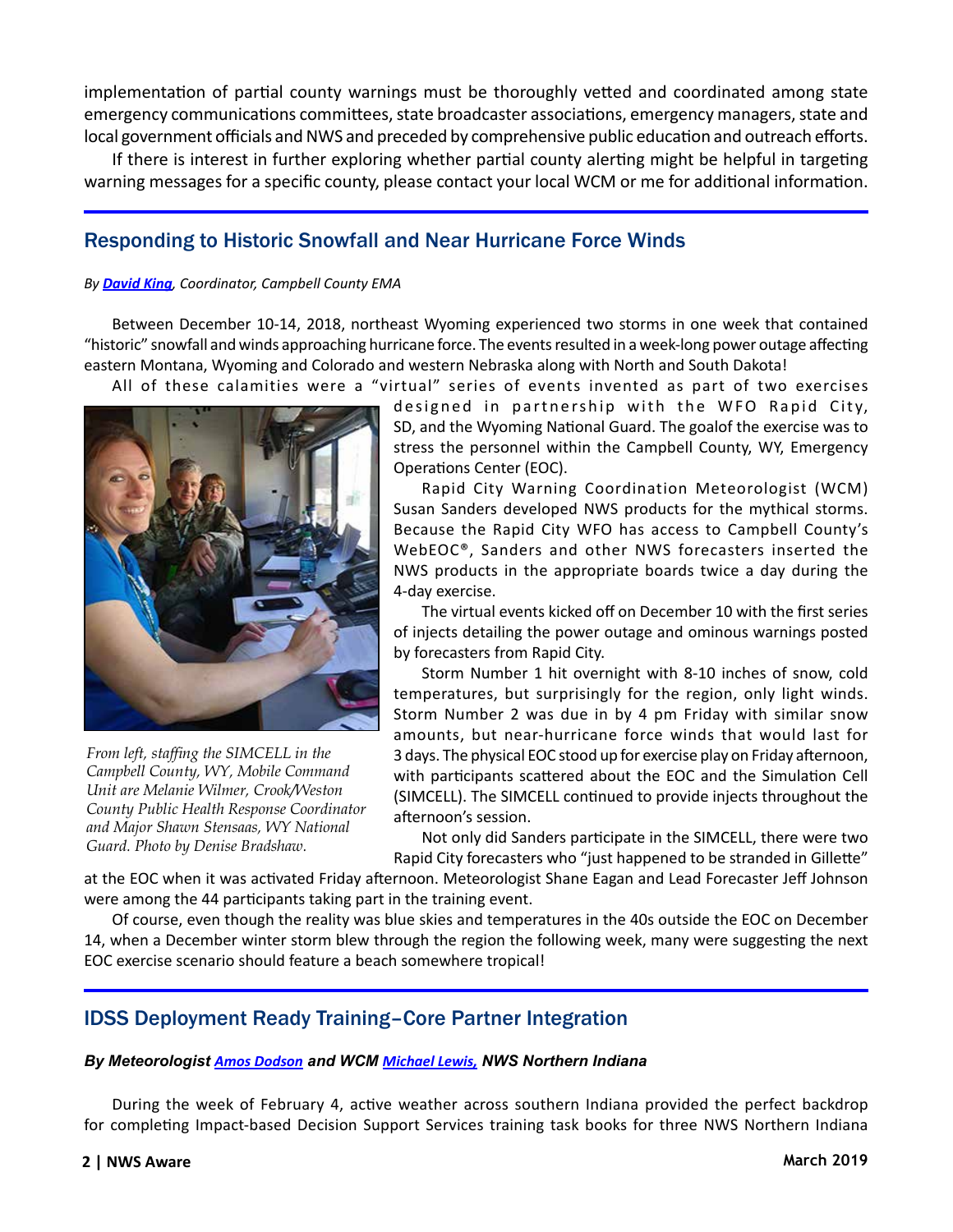meteorologists. Over those 3 days, the meteorologist on duty received a call from an Incident Commander, played by a local Emergency Manager, requesting deployment to the Incident Command Post. The roles of incident commander, planning section chief, operations chief and media rep were filled by several core partners and television meteorologists from Fort Wayne, IN.

Each day, based on the weather, the team selected a new location. The exercise included a train derailment close to a population center with an increasingly complex weather scenario. Mother Nature obliged by providing convective weather during the first operational period and rapidly changing conditions for subsequent operational periods.

Throughout the exercise, the partners were actively monitoring NWSChat (iwxexercise), WebEOC and real-time weather pages. The meteorologists were tasked with filing appropriate paperwork, gathering equipment, deploying to the offsite Command Center, filling out requested forms, providing briefings, coordinating with the NWS office, posting materials through WebEOC and conducting a media interview during a simulated Press Conference.

During the hot wash, Ed Rock, Kosciusko County Emergency Manager, commented on the value of the exercise, "I learned more about your services and capabilities."



*Media interviews were conducted by local television meteorologists. Here Caleb Saylor, WFFT TV Fort Wayne, IN, interviews NWS Meteorologist Lonnie Fisher during a mock press conference.* 

Additionally, Keith Walters, Wabash County EMA stated the use of the Experimental Enhanced Data Display provided a lot of information that would benefit his routine operations. Rick Dolsen, Indiana Department of Homeland Security District Coordinator, stated that he would "promote this at the district meetings" and "encourage other EMA directors to take advantage of the exercises."

Following the press conference, Joe Strus WANE TV, said the exercise "provided us with practice on formulating good questions and using our video equipment more efficiently." Joe encouraged us to provide more of these training opportunities. Caleb Saylor, WFFT TV, Fort Wayne, commented he would like other meteorologists and reporters from his station to participate.

## Huge Turnout for Storm Spotter Event by Amateur Radio Operators

#### *By [Jay Farlow](mailto:arsw9lw@gmail.com), Allen County, IN, Assistant Emergency Coordinator, Amateur Radio Emergency Service*

At least 138 people, not including speakers, attended a storm spotter education event Feb. 21, 2019, organized by the Allen County, IN, branch of the national Amateur Radio Emergency Service (ARES). Speakers included ARES leaders, the local Homeland Security director, the deputy director of the community's 911/public safety dispatching agency and broadcast meteorologists from four Fort Wayne TV stations.

The local ARES team decided to organize the event when its leaders learned in late October 2018 that NWS Northern Indiana (IWX) would be unable to provide spotter training in Fort Wayne before the spring 2019 storm season. In recent years, IWX conducted the training early each year in Fort Wayne, the largest city in its county warning area. Changing office responsibilities forced IWX staff to revise its spotter training schedule. The new schedule results in most counties receiving spotter training every other year. IWX provided, however, much of the content that speakers at the ARES event presented, including: